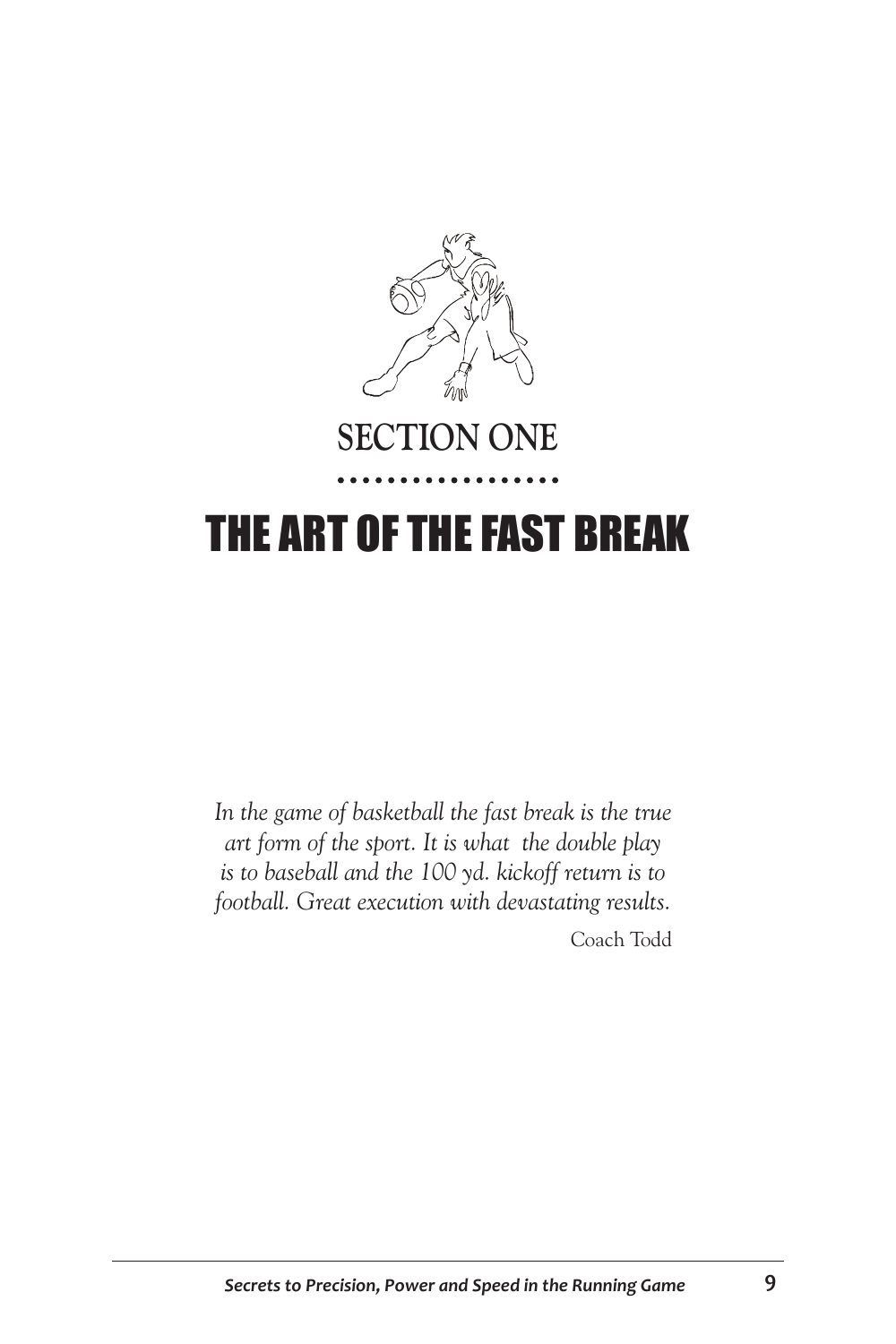CHAPTER<sub>1</sub> Is it an Art?

For most people beauty and art go together. Then again, beauty<br>
is in the eye of the beholder. Is your team's fast break a thing of<br>
beauty, or does it look like everybody else's—a selfish scramble<br>
down the court with all or most people beauty and art go together. Then again, beauty If is in the eye of the beholder. Is your team's fast break a thing of beauty, or does it look like everybody else's—a selfish scramble score?

A properly run fast break is the most beautiful team effort that occurs on the basketball court. You notice I said team effort. The player leaving early and receiving a long pass for a lay up or a slam dunk is not the fast break. Of course, I would take one of those when the opportunity presents itself, it just isn't the fast break.

The Ultimate Fast Break is one of the few functions (it might be the only one) that includes all five players fulfilling their roles at the highest level and pace. Any failure by anyone to execute, and we become ordinary. The percentage of successes is in direct proportion to the consistency of execution. You could say that about most things that happen on the court, but not at the level of impact faulty execution has on the fast break.

When properly executed the fast break is a model of speed and precision. There is also a certain ease and flow to it even though performed at a rapid pace—a maximum outcome for the energy expended.

I think there is a big misconception that art occurs "when the mood strikes" the artist. The creative people I have talked to, writers , painters, musicians, song writers, all say the same things: Write everyday. Paint everyday. Have a schedule. Be clear about who you are in the matter of your art. Have a vision for the outcomes you want to produce.

Coach, I am talking to you. There is power, speed and precision in the Ultimate Fast Break. As my mother used to say, "You can't just give it a lick and a promise" and expect it to turn out to be anything.